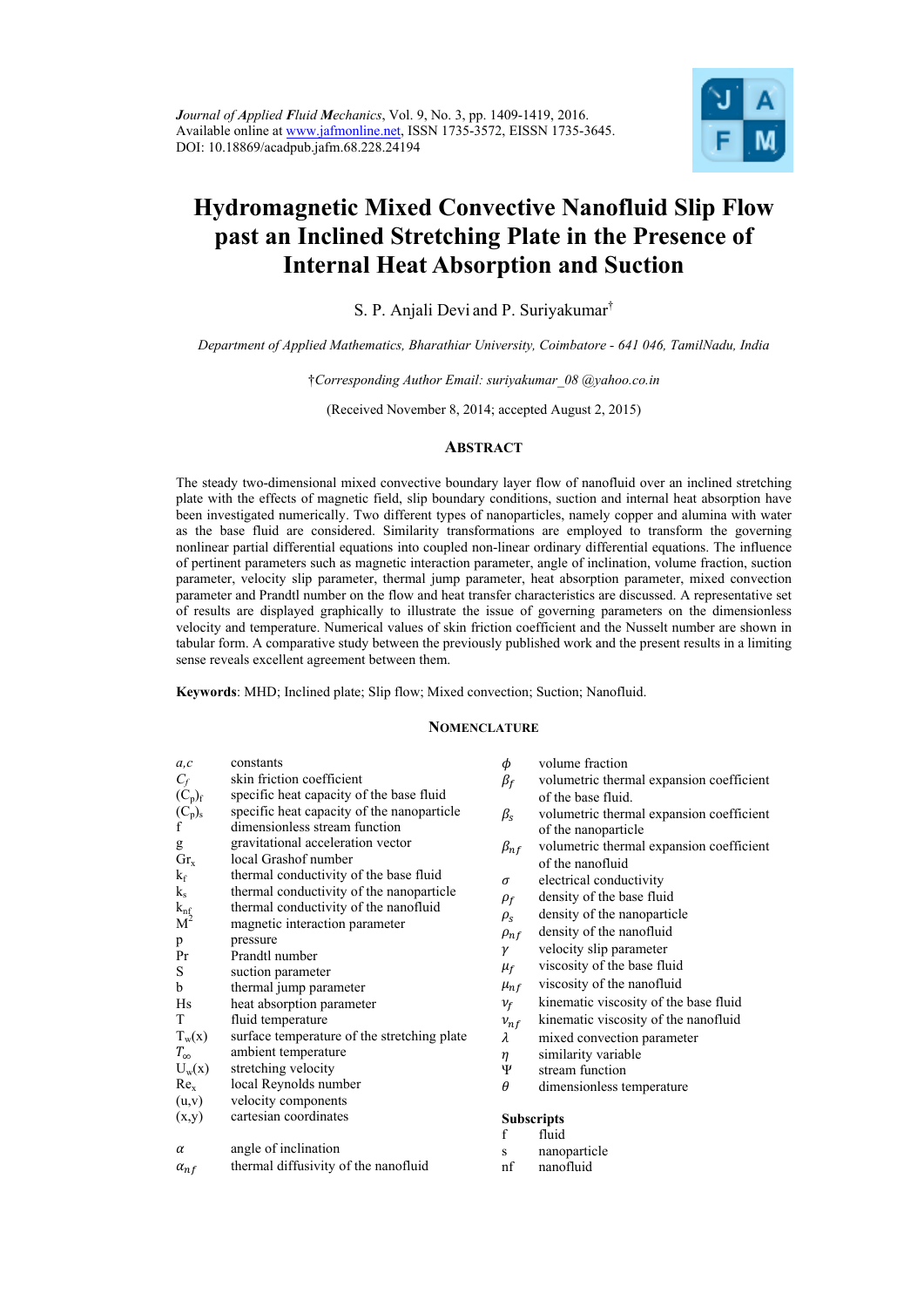# **1. INTRODUCTION**

In recent era, thermal management of industrial and commercial products has become very much essential and this has attracted the attention of Scientists and engineers. Conventional heat transfer fluids including oil, water and ethylene glycol have low thermal conductivity and thus are inadequate to meet the requirements of today's cooling rate. An innovative technique to improve the thermal conductivities of such fluids is to suspend small solid particles in the base fluids to form slurries. Nanotechnology has been widely used since the material with size of nanometres possesses unique physical and chemical properties.

The term nanofluid was first coined by Choi (1995) where he described the future and hope of this cation of nanotechnology. Nanofluids are a novel class of nanotechnology-based heat transfer fluids engineered by dispersing nanometre-scale solid particles with typical length scales on the order of 1-100nm in traditional heat transfer fluids. The main characteristics of the nanofluids have better thermo physical properties such as high thermal conductivity, minimal clogging in flow passage, long term stability and homogeneity. The study of nanofluids has several industrial and engineering applications such as chemical production, solar and power plant cooling, cooling of transformer oil, production of microelectronics, automotive and air conditioning cooling, advanced nuclear systems, nano-drug delivery, micro fluidics, transportation, biomedicine, solid-state lighting and manufacturing.

Further, the mixed convective heat transfer has been deriving considerable attention due to its essential role in various applications such as electronic devices, heat exchangers, nuclear reactors, food processing and solar collectors. However, Convection along inclined surfaces, bluff bodies has been receiving attention because of many industrial applications in fields such as electroplating, chemical processing of heavy metals, ash or scrubber waste treatment etc.

Many recent studies have been focused on the problem of magnetic effect on laminar mixed convection boundary layer flow over a stretching surface which has attracted considerable attention during the last few decades. Some of the industrial examples of the problem are extrusion processes, cooling of nuclear reactors, glass fibre production, hot rolling, wire drawing and crystal growing. Moreover, the fluids exhibiting boundary slip find applications in technological applications such as in the polishing of the artificial heart valves and internal cavities. Motivated by all these applications, the present work is dealt with a study concerned with these.

Mucoglu and Chen (1979) analyzed the mixed convection along an inclined flat plate when the plate is subjected to a uniform heat flux. The fluid stream and heat transport due to a stretching boundary is important in the extrusion process. Numerous researchers have analyzed the

hydromagnetic flow over inclined stretching plate considering various physical situations and few of them are Chamkha and Rahim (2001), Ramadan and Chamkha (2003), Alam *et al*. (2006), Aydin and Kaya (2009) and Noor *et al*. (2012). Ishak *et al*. (2008) studied the steady two dimensional magnetohydrodynamic flow of an incompressible viscous and electrically conducting fluid over a stretching vertical sheet with the variable temperature. The comprehensive survey that took into account of the slip boundary conditions over a stretching surface were investigated by Andersson (2002), Wang (2002), Martin and Boyd (2006), Cao and Baker (2009), Fang *et al*. (2009), Wang (2009), Aziz (2010) and Hayat *et al*. (2011).

Recently, many articles concerning the study of two dimensional convective heat transfer of nanofluids have been published. The recent book by Das *et al*.(2007) and more recent review paper by Kakac and Pramuanjaroenkij (2009) examined an excellent aggregation of the study done on nanofluids. Oztop and Abu-Nada (2008) and Abu Nada and Oztop (2009) numerically analyzed the effects of inclination angle on natural convection heat transfer and fluid flow in a two dimensional enclosure filled with copper-water nanofluid. The two dimensional, steady boundary layer flow of a nanofluid past a moving flat plate in a uniform free stream was solved numerically using a Keller box method by Bachock *et al*. (2010). Khan and Pop (2010) proposed the laminar fluid flow, which results from the stretching of a plane surface in a nanofluid. The model used for the nanofluid incorporates the effects of Brownian motion and thermophoresis. The two dimensional convective laminar boundary layer flow of nanofluid over a flat plate was analyzed by Anjali Devi and Julie Andrews (2011) and it was found out that suspended nanoparticles enhance the heat transfer capacity of the fluids. Hassani *et al*. (2011) solved analytically the development of the steady boundary layer flow of a nanofluid past a stretching sheet using the Homotopy analysis method. The convective flow and heat transfer of an incompressible viscous nanofluid past a semi-infinite vertical stretching sheet in the presence of a magnetic field was examined by Hamad (2011). He found that the heat transfer rates decrease as the nanoparticle volume fraction increases.

The heat transfer characteristics of steady twodimensional boundary layer flow over a moving surface in a nanofluid with suction or injection are numerically analyzed by Bachok *et al*. (2012) applying an implicit finite difference method. The outcomes suggest that the suction delays the boundary layer separation, while the injection accelerates it. Das (2012) demonstrated the convective heat transfer performance of nanofluids over a permeable stretching surface in the presence of partial slip, thermal buoyancy and temperature dependent internal heat generation or absorption.

Turkyilmazoglu (2012) studied analytically the MHD flow and thermal transport characteristics of nanofluid flow past a continuously stretching or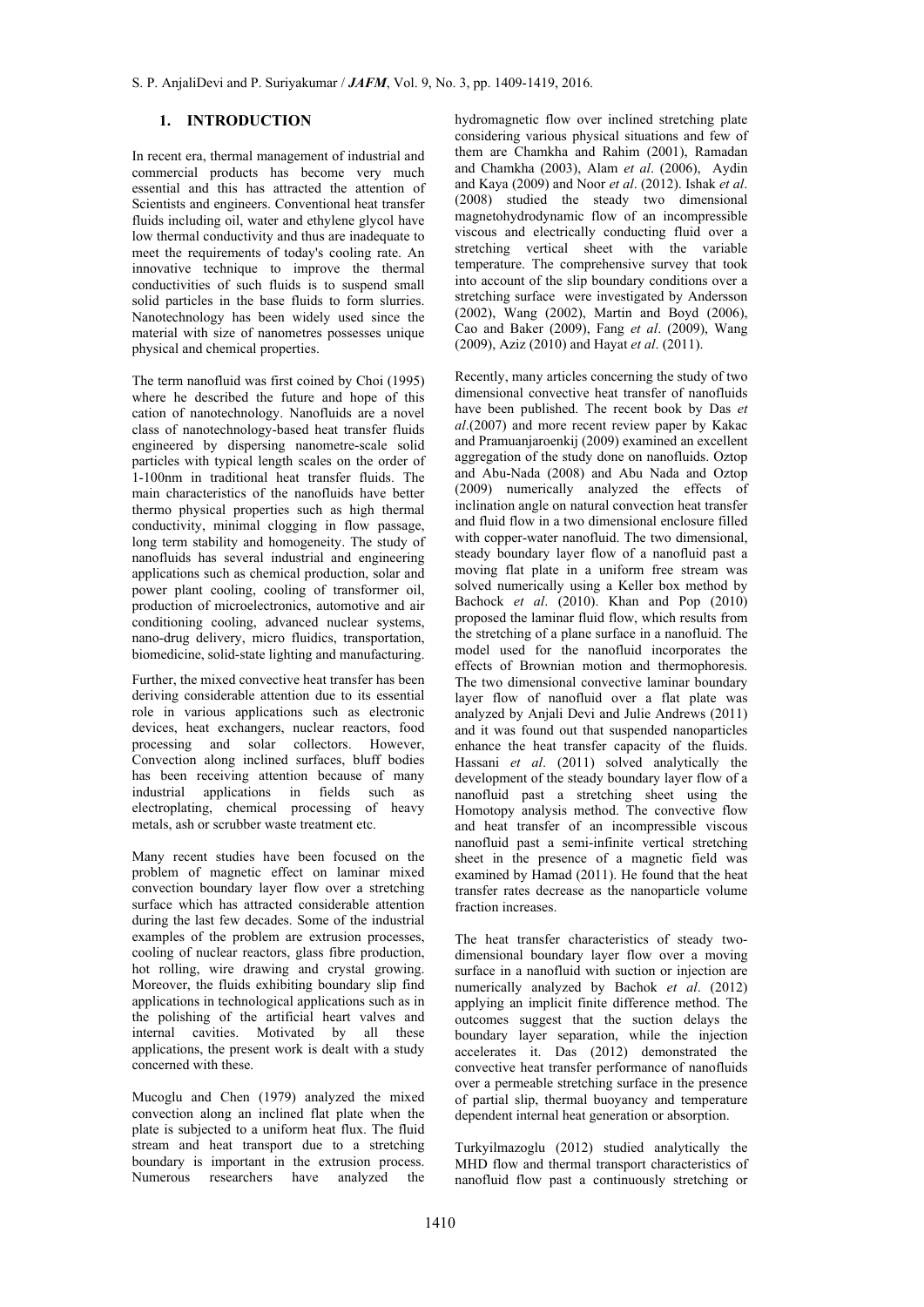shrinking permeable sheet in the presence of velocity slip and temperature jump. A two dimensional steady hydromagnetic slip flow of water based nanofluids over a wedge with convective surface, taking into account the effects of heat generation (or absorption) was executed by Rahman et al. (2012). Noghrehabadi et al. (2012) investigated magnetohydrodynamic viscous nanofluids in the presence of Brownian motion and thermophoresis over an isothermal stretching sheet. the he eat transfer of

Recently, Sharma et al. (2013) examined the partial slip flow and heat transfer of a nanofluid over a stretching sheet using finite element method. Flow and heat transfer of nanofluid over a permeable MHD stretch ing surface was s presented by Keshtkar and Amiri (2013). They observed that, the Nusselt number and heat transfer increase due to nanoparticles in the base fluid. Srikanth et al. (2013) investigated theoretically the MHD flow of a nanofluid past an inclined permeable plate with constant heat source and thermal radiation. The steady, mixed convective, two-dimensional laminar hydromagnetic boundary layer flow of copperwater and alumina-water nanofluids over an inclined flat plate with an angle of inclination in the presence of uniform transverse magnetic field was analyzed by Anjali Devi and Suriyakumar (2013). The effects of internal heat generation or absorption on free convection flow of a nanofluid past an isothermal inclined plate have been investigated by Akilu and N Narahari (2014 4). Haile and Shankar (2015) studied the hydromagnetic boundary layer flow of water based nanofluids over a moving permeable flat plate.

As per author's knowledge since no investigations have been made so far on the effects of slip and sink over the mixed convective MHD flow over an inclined porous surface, the numerical investigation on hydroma agnetic mixed convective n nonlinear nanofluid slip flow past an inclined permeable stretching plate in the presence of heat absorption has been made in this work. By using suitable similarity variables, the governing partial differential equations of the problem are converted into coupled ordinary differential equations and are solved numerically using MATLAB R2012b. The effects of the various non-dimensional parameters namely angle of inclination, magnetic interaction parameter, volume fraction, suction parameter, velocity slip parameter, thermal jump parameter, heat absorption parameter, mixed convection parameter and Prandtl number over the flow field and temperature distribution are discussed with the aid of graphs. The numerical values of skin friction coefficient and reduced Nusselt number are also analyzed with the help of tables.

#### 2. FORMULATION OF THE PROBLEM

The steady, two-dimensional, incompressible, laminar nanofluid slip flow past an inclined stretching plate in the presence of heat absorption and suction is hydromagnetic mixed onvective

considered. The plate is inclined at an angle of inclination  $\alpha$  with the horizontal and is of infinite length. The stretching velocity of the plate is linear, which is taken as  $u = U_w(x) = ax$ , where a is a constant. The Cartesian coordinates  $(x, y)$  are chosen such that  $x$  -axis is chosen along the plate and the y-axis is chosen perpendicular to the plate which is shown in Fig.1. The gravitational acceleration g is acting downward. There is a constant suction velocity  $v_w$  normal to the stretching plate. The fluid is water-based nanofluid containing different types of nanosolid particles, say copper  $(Cu)$  and Alumina  $(Al_2O_3)$ . The stretching surface of the temperature is  $T_w(x) =$  $T_{\infty} + cx$  and the ambient temperature is  $T_{\infty}$ . A uniform magnetic field of strength  $\overrightarrow{B_0}$  is applied normal to the plate. The induced magnetic field is a assumed to b e small comp pared to the applied magnetic field; so that it can be neglected. It is further assumed that the base fluid and the suspended nanoparticles are in thermal equilibrium. Since the flow is steady,  $\nabla X \vec{E} = 0$  and in the absence of surface charge density  $\nabla \cdot \vec{E} = 0$  which leads to the fact that  $\vec{E} = 0$ . The thermophysical properties of the nanofluids are given in Table 1. Further, the viscous and Joule's effects are neglected in the energy equation. Following the lines of Mucoglu and Chen (1979)[vide Gebhart et al.(1988)] the boundary layer equations reduce to

$$
\frac{\partial u}{\partial x} + \frac{\partial v}{\partial y} = 0\tag{1}
$$

$$
u\frac{\partial u}{\partial x} + v\frac{\partial u}{\partial y} = v_{nf}\frac{\partial^2 u}{\partial y^2} + \frac{g(\rho\beta)_{nf}(T - T_{\infty})\sin\alpha}{\rho_{nf}} - \frac{\sigma B_0^2 u}{\rho_{nf}}\tag{2}
$$

$$
u\frac{\partial T}{\partial x} + v\frac{\partial T}{\partial y} = \alpha_{nf}\frac{\partial^2 T}{\partial y^2} + \frac{Q_0(T - T_{\infty})}{(\rho c_p)_{nf}}
$$
(3)



Fig. 1. Schematic diagram of the problem.

The boundary conditions for the velocity and temperature of this problem are given by:

$$
At y = 0, u = U_w(x) + h_1 \frac{\partial u}{\partial y}, v = -v_w,
$$
  
\n
$$
T = T_w(x) + h_2 \frac{\partial T}{\partial y}
$$
  
\n
$$
As y \to \infty, u \to 0, T \to T_\infty
$$
 (4)  
\nHere u and v are velocity components in x and y

Here *u* and *v* are velocity components in *x* and *y* directions respectively,  $U_w(x) = ax$  is the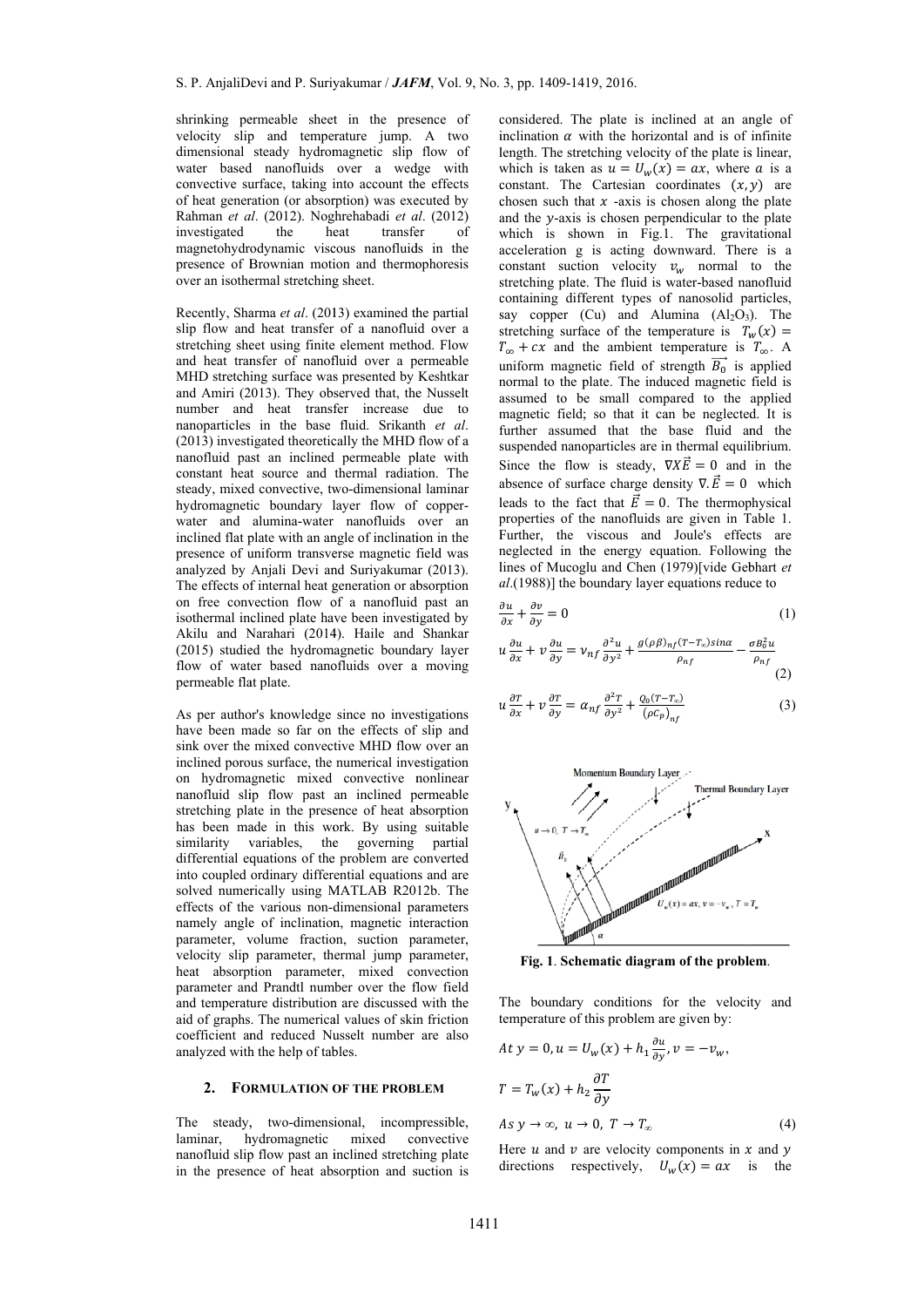$As$ 

stretching velocity,  $h_1$  is the velocity slip factor,  $h_2$ is the thermal jump factor,  $v_w$  is the suction,  $B_0$  is the strength of the magnetic field and  $Q_0$  is the heat absorption coefficient  $(Q_0 < 0)$ .

For the present study, water has been considered as the base fluid with  $Pr = 6.2$  at 25 $\degree$  C. The nanofluid considered is water mixed with solid spherical copper and aluminium nanoparticles. The effective density, heat capacity, dynamic viscosity, thermal expansion coefficient, thermal diffusivity and the thermal conductivity of the nanofluids are given by

$$
\rho_{nf} = (1 - \phi)\rho_f + \phi \rho_s,
$$
  
\n
$$
(\rho C_p)_{nf} = (1 - \phi)(\rho C_p)_f + \phi(\rho C_p)_s,
$$
  
\n
$$
\mu_{nf} = \frac{\mu_f}{(1 - \phi)^{2.5}}
$$
  
\n
$$
(\rho \beta)_{nf} = (1 - \phi)(\rho \beta)_f + \phi(\rho \beta)_s,
$$
  
\n
$$
\alpha_{nf} = \frac{k_{nf}}{(\rho C_p)_{nf}},
$$
  
\n
$$
\frac{k_{nf}}{k_f} = \frac{k_s + 2k_f - 2\phi(k_f - k_s)}{k_s + 2k_f + \phi(k_f - k_s)}
$$

 $k_s + 2k_f + \phi(k_f - k_s)$ **Table 1 Thermo Physical properties of base fluid water, copper and alumina nanoparticles at 25o C** 

| (Oztop and Abu Nada (2008)) |            |          |         |                           |
|-----------------------------|------------|----------|---------|---------------------------|
|                             |            | $C_{n}$  | K       | $\beta$ x 10 <sup>5</sup> |
|                             | $(Kg/m^3)$ | (J/Kg.K) | (W/m.K) | $k -1$                    |
| Water                       | 997.1      | 4179     | 0.613   | 21                        |
| Copper                      | 8933       | 385      | 400     | 1.67                      |
| Alumina                     | 3970       | 765      | 40      | 0.85                      |

In order to seek the solution of the problem, the following dimensionless variables are introduced:

$$
\psi(x, y) = x\sqrt{av_f} F(\eta), \quad \eta = y \sqrt{\frac{a}{v_f}},
$$

$$
\theta(\eta) = \frac{T - T_{\infty}}{T_w - T_{\infty}}
$$
(5)

where  $\psi(x, y)$  is the stream function such that it satisfies Eq.(1) with  $u = \frac{\partial \psi}{\partial y}$ ,  $v = -\frac{\partial \psi}{\partial x}$  and  $\theta$  is the dimensionless temperature. It is obtained that

$$
u = U_w(x)F'(\eta), \qquad v = -\sqrt{av_f} F(\eta) \tag{6}
$$

The momentum and energy equations together with the boundary conditions can be written as

$$
F''' + (1 - \phi)^{2.5} \left\{ (F F'' - F'^2) \left[ (1 - \phi) + \phi \left( \frac{\rho_s}{\rho_f} \right) \right] -
$$
  

$$
M^2 F' + \lambda \left[ (1 - \phi) + \phi \frac{(\rho \beta)_s}{(\rho \beta)_f} \right] \theta \sin \alpha \right\} = 0 \qquad (7)
$$
  

$$
1 k_{nf} \alpha' \left[ (1 - \phi) + \phi \left( \frac{\rho C_p}{\rho} \right)_s \right] (F \alpha' - F' \alpha')
$$

$$
\frac{1}{Pr} \frac{k_{nf}}{k_f} \theta'' + \left[ (1 - \phi) + \phi \frac{(\rho C_p)_s}{(\rho C_p)_f} \right] (F\theta' - F'\theta) \n+ H_s \theta = 0
$$
\n(8)

with boundary conditions as follows :

At 
$$
\eta = 0
$$
,  $F(\eta) = S$ ,  $F'(\eta) = 1 + \gamma F''(0)$ ,

$$
\theta(\eta) = 1 + b\theta'(0)
$$
  

$$
\eta \to \infty, \ F'(\eta) = 0, \ \theta(\eta) = 0 \tag{9}
$$

Here the primes denote differentiations with respect to  $\eta$ . The corresponding dimensionless group that appears in the governing equations are defined by

$$
Pr = \frac{v_f}{\alpha_f}, \quad (Re_x)_f = \frac{U_w(x)x}{v_f}, \qquad M^2 = \frac{\sigma B_0^2}{a\rho_f}
$$

$$
(Gr_x)_f = \frac{g\beta(v_w - r_\infty)x^3}{v_f^2}, \quad S = \frac{v_w}{\sqrt{av_f}}, \quad \gamma = h_1 \sqrt{\frac{a}{v_f}},
$$

$$
\lambda = \frac{(Gr_x)_f}{Re_x^2} = \frac{g\beta_f c}{a} = const., \quad b = h_2 \sqrt{\frac{a}{v_f}}
$$

$$
H_s = \frac{Q_0}{a(\rho C_p)_f}
$$

#### **3. NUMERICAL SOLUTION**

Equations (7) and (8) with boundary conditions (9) constitute a non-linear boundary value problem and cannot be solved analytically. So numerical solution of the non-linear problem is sought. The system of coupled non-linear differential equations with the boundary conditions are solved numerically in the symbolic computation software MATLAB R2012b (bvp4c) for several values of the physical parameters such as magnetic interaction parameter, angle of inclination, volume fraction, suction parameter, heat absorption parameter, velocity slip parameter and thermal jump parameter with fixed values of Prandtl number and mixed convection parameter.

The coupled non-linear boundary value problem of third order in F and second order in  $\theta$  has been reduced to a system of simultaneous equations of first order for five unknowns. Thus, we set  $y_1 = F$ ,  $y_2$ = F',  $y_3$ = F'',  $y_4$ =  $\theta$ ,  $y_5$  =  $\theta'$ . The reduced systems of equations are as follows:  $y_1' = y_2$ 

$$
y'_{2} = y_{3}
$$
  

$$
y'_{3} = -(1 - \phi)^{2.5} \{ (y_{1}y_{3} - y_{2}^{2}) \left[ \left( (1 - \phi) + \phi \frac{\rho_{s}}{\rho_{f}} \right) \right]
$$

$$
-M^{2}y_{2} + \lambda \left[ (1 - \phi) + \phi \frac{(\rho \beta)_{s}}{(\rho \beta)_{f}} \right] y_{4} \sin \alpha \}
$$

$$
y_4^{'}=y_5
$$

$$
y'_{5} = -Pr \frac{k_{f}}{k_{nf}} \{ (y_{1}y_{5} - y_{2}y_{4}) \left[ (1 - \phi) + \phi \frac{(\rho C_{p})_{s}}{(\rho C_{p})_{f}} \right] + H_{s}y_{4} \}
$$

and the corresponding initial conditions are

$$
y_1(0) = S
$$
,  $y_2(0) = 1 + h_1 g_1$ ,  $y_3(0) = g_1$ ,  
 $y_4(0) = 1 + h_2 g_2$ ,  $y_5(0) = g_2$ 

where  $g_1$  and  $g_2$  are unknown which are to be obtained. Note that bvp4c uses a collocation method and requires an initial guess for the desired solution for the ordinary differential equations (7) and (8). In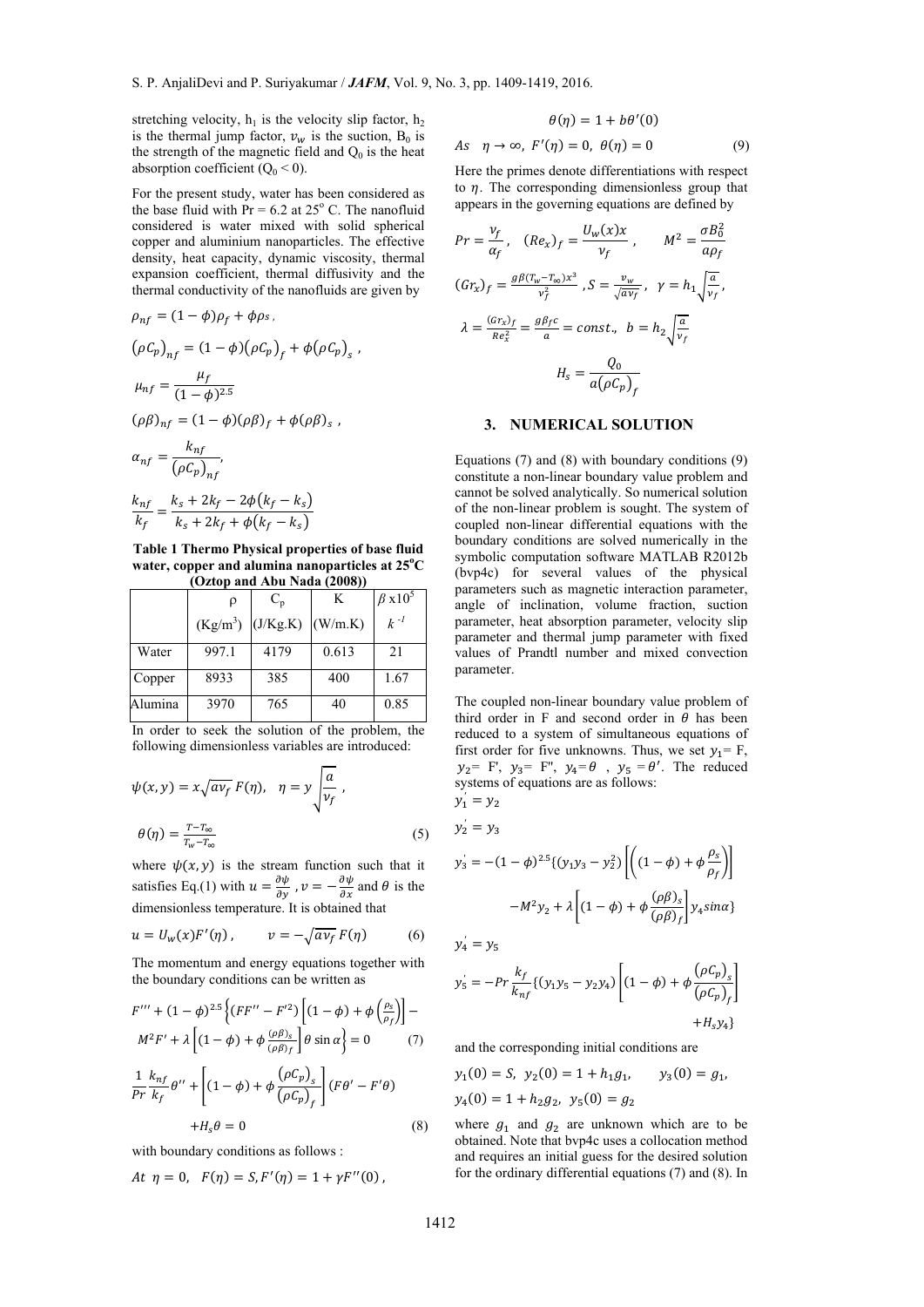order to make an appropriate guess we start with a set of parameter values for which solution was known and progress until we obtain the solution of our problem. The above procedure is repeated until we get the results up to the desired degree of accuracy is  $10^{-6}$ .

The asymptotic boundary conditions given by Eq.(9) were replaced by using a value of 15 for the similarity variable  $\eta_{max}$  as follows.

$$
\eta_{max} = 15, \qquad F'(15) = 0, \qquad \theta(15) = 0
$$

The choice of  $\eta_{max} = 15$  ensured that all numerical solutions approached the asymptotic values correctly. The numerical values for skin friction coefficient and the reduced Nusselt number are also obtained and are tabulated for different values of  $M^2$ ,  $\phi$ ,  $\alpha$ ,  $\gamma$ ,  $S$ ,  $b$  and Hs.

Concerning this study, the physical quantities of practical interest are the skin friction coefficient  $C_f$ and the local Nusselt number  $Nu_x$  and are defined as

$$
C_f = \frac{\tau_w}{\rho_f (U_w(x))^2} \quad \text{and} \quad Nu_x = \frac{xq_w}{k_f (T_w - T_\infty)} \tag{10}
$$

where the wall shear stress  $\tau_w$  and the surface heat flux  $q_w$  are given by

$$
\tau_w = \mu_{nf} \left(\frac{\partial u}{\partial y}\right)_{y=0} \text{ and } q_w = -k_{nf} \left(\frac{\partial T}{\partial y}\right)_{y=0} \tag{11}
$$

Substituting Eq. $(11)$  in Eq. $(10)$ , the skin friction coefficient and reduced Nusselt number are obtained as

$$
C_f (Re_x)_f^{-1/2} = \frac{1}{(1-\phi)^{2.5}} F''(0)
$$
 (12)

$$
Nu_{x}(Re_{x})_{f}^{-1/2} = -\frac{k_{nf}}{k_{f}}\theta'(0)
$$
\n(13)

**Table 2 Comparison of**  $F''(0)$  **and**  $-\theta'(0)$  **for various values of**  $M^2$  **when**  $\gamma = 0$ **,**  $S = 0$ **,**  $\phi = 0$ **,**  $Hs = 0, b = 0, \alpha = 90^{\circ}, Pr = 1 \text{ and } \lambda = 1.$ 

| M <sup>2</sup> | Ishak et $al.(2008)$<br>(when $m = 1$ and $n = 1$ ) |               | <b>Present Results</b> |               |
|----------------|-----------------------------------------------------|---------------|------------------------|---------------|
|                | F''(0)                                              | $-\theta'(0)$ | F''(0)                 | $-\theta'(0)$ |
| 0.0            | $-0.5607$                                           | 1.0873        | $-0.5608$              | 1.0873        |
| 0.1            | $-0.5658$                                           | 1.0863        | $-0.5659$              | 1.0863        |
| 0.2            | $-0.5810$                                           | 1.0833        | $-0.5810$              | 1.0833        |
| 0.5            | $-0.6830$                                           | 1.0630        | $-0.6830$              | 1.0630        |
| 1.0            | $-1.0000$                                           | 1.0000        | $-1.0000$              | 1.0000        |
| 2.0            | $-1.8968$                                           | 0.8311        | $-1.8968$              | 0.8311        |
| 5.0            | $-4.9155$                                           | 0.4702        | $-4.9155$              | 0.4703        |

#### **4. RESULTS AND DISCUSSION**

Physically realistic numerical values were assigned to the pertinent parameters in the system in order to gain an insight into the flow structure with respect to velocity, temperature, skin friction coefficient and the reduced Nusselt number. Two different types of nanoparticles namely copper and alumina with water as the base fluid are considered. The Prandtl number is kept constant at Pr= 6.2 and the mixed convection parameter is fixed at  $\lambda = 1.5$  for different values of physical parameters such as  $M^2 = 0,1,2,4$ ,  $\alpha = 0^0$ ,  $30^0$ ,  $45^0$ ,  $60^0$ ,  $\phi = 0.0,0.01$ , 0.05,0.1,  $\gamma$  = 0.0,0.1,0.2,0.3, b = 0.0,0.1,0.2,0.3, S =  $0.1, 0.3, 0.5, 0.7$  and Hs = 0,-1,-3,-5. The numerical solutions are illustrated by means of graphs and tables.

The accuracy of the numerical method was validated by direct comparisons with the numerical results reported earlier by Ishak *et al*. (2008) for a regular fluid and in the absence of volume fraction, suction parameter, slip parameters and heat absorption, the numerical results are presented in Table 2. It is seen from this table that excellent agreement between the results exists which justifies our numerical scheme in the case of m=1 and n=1 to that of Ishak *et al*. (2008).



**different M<sup>2</sup> .** 



**Fig. 3. Temperature distribution for different**   $M^2$ 

Figs.(2)-(13) represent typical numerical results based on the numerical solution of Eqs.  $(7)$  -  $(9)$ .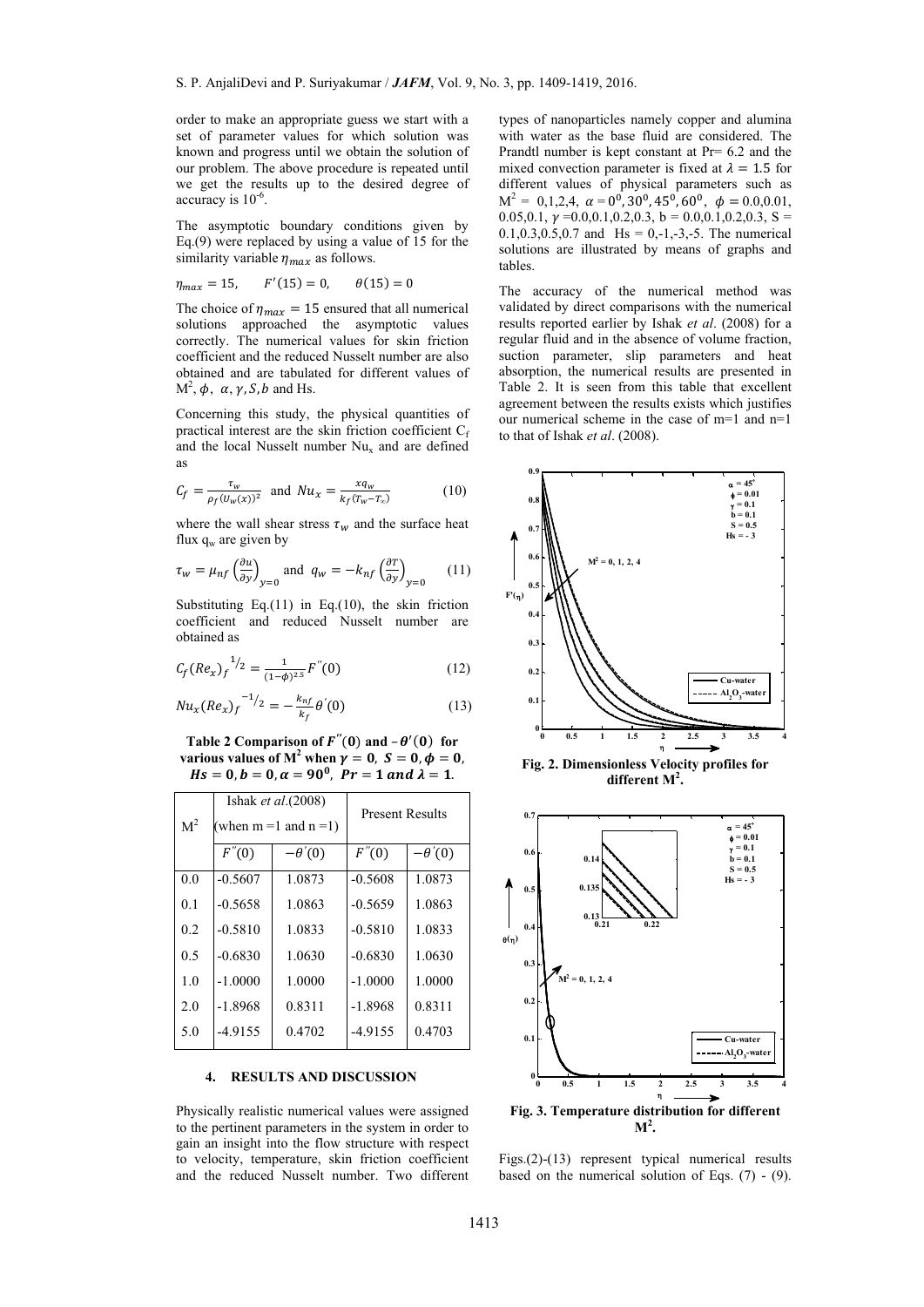These results were held to illustrate the influence of the magnetic interaction parameter, angle of inclination, volume fraction, velocity slip parameter, thermal jump parameter, suction parameter and heat absorption parameter over the velocity and temperature in both the cases of copper-water and alumina-water nanofluids.



**Fig. 4. Dimensionless velocity profiles for different α**



**Fig. 5. Temperature distribution for different α.** 

Figs. 2 and 3 depict the dimensionless velocity and temperature distribution for various values of the magnetic interaction parameter for both copperwater and alumina-water nanofluids when  $\phi = 0.01$ . In general, velocity and temperature profiles tend to zero asymptotically in the direction of the stretching plate. The presence of transverse magnetic field sets in Lorentz force effect, which results in the retarding effect on the velocity field. As the values of magnetic interaction parameter  $M^2$  increase, the retarding force increases and consequently the velocity gets decelerated. The Lorentz force increases the nanofluid resistance which causes an increase in the temperature when  $M^2$  increases. Thus the presence of the magnetic field reduces the momentum boundary layer thickness while it enhances the thermal boundary layer thickness for both types of nanofluids. However, an increment in

thermal boundary layer is not significant amount for both copper-water and alumina-water nanofluids.

The influence of inclination angle on dimensionless velocity and temperature distribution for specific parameters for both copper-water and aluminawater nanofluids are portrayed through Figs.4 and 5. It is observed from Fig.4 that for increasing angle of inclination, the velocity gets accelerated. This is because the angle of inclination increases the effect of buoyancy force due to the thermal diffusion by a factor of sina. Consequently, the driving force to the fluid increases as a result, velocity of the nanofluid increases. It is also elucidated that its effect enhances the momentum boundary layer thickness with increasing values of  $\alpha$ . When  $\alpha$ increases, the temperature and the thermal boundary layer thickness reduce for both copper-water and alumina-water nanofluids as shown in Fig.5. However, the change is not significant.



**Fig. 7. Temperature distribution for different**  $\phi$ **.** 

Fig.6 shows the graphical representation of the velocity for various values of the volume fraction of copper and aluminium nanoparticles. When the volume fraction of copper nanoparticles increases, the velocity in the boundary layer decreases and this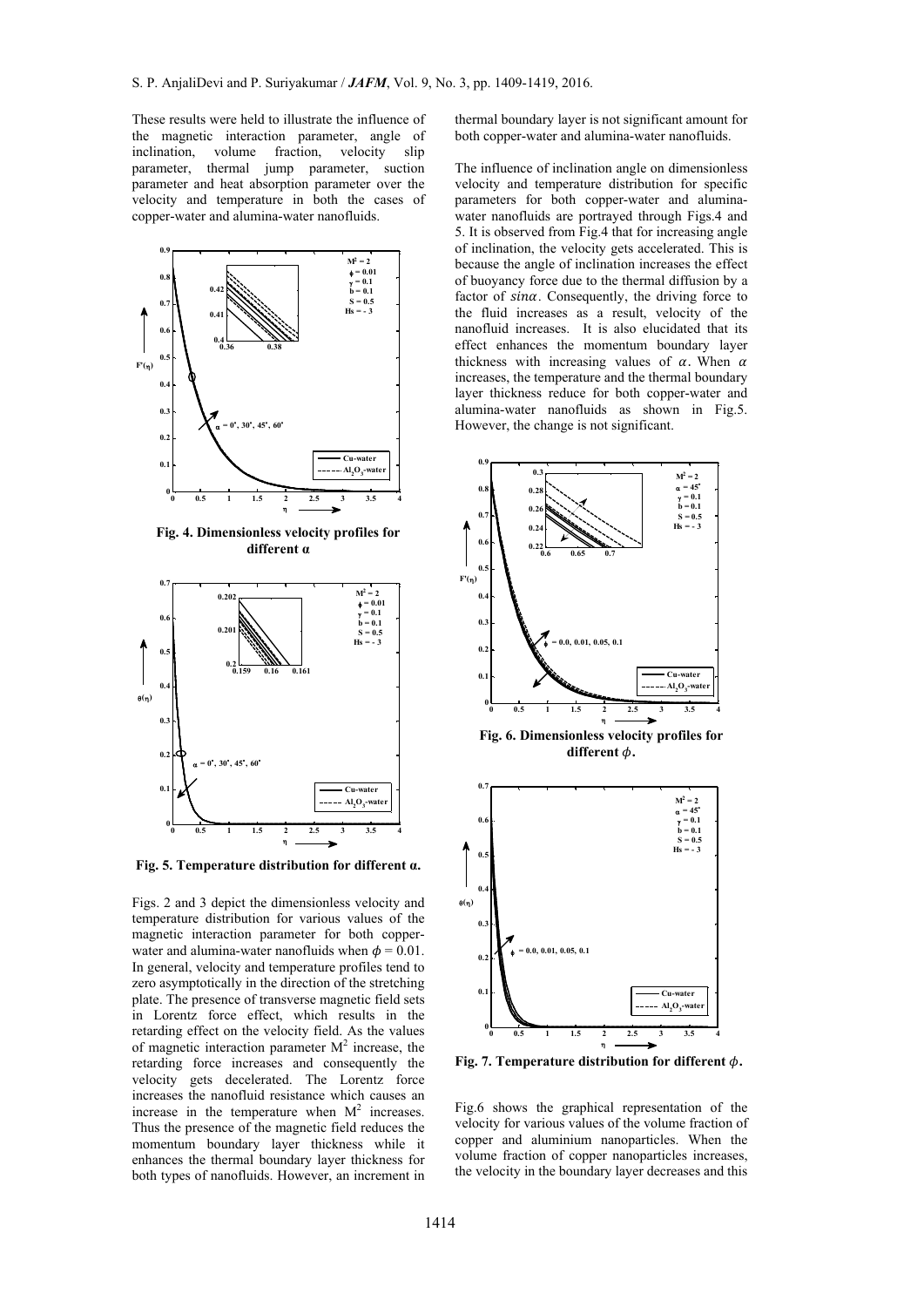is because of the more collisions between solid particles and consequently lead to the reduction of nanofluid effective velocity.



**Fig. 8. Dimensionless velocity profiles for different .** 



**Fig. 9. Temperature distribution for different b.** 



**Fig. 10. Dimensionless velocity profiles for different S.** 



**Fig. 11. Temperature distribution for different S.** 

In contrary, the nanofluid velocity gets accelerated by increasing the volume fraction of aluminium nanoparticles. This is because the density of alumina is less compared to copper, so that it accelerates the velocity due to increasing aluminium nanoparticles. It is interesting to note that the nanofluid momentum boundary layer thickness decreases slightly by adding the number of copper nanoparticles while the reverse is true for the momentum boundary layer in the case of aluminium nanoparticles. The consequence of the solid volume fraction  $\phi$  for copper-water and alumina-water nanofluids over the temperature distribution is indicated in Fig.7. Increasing values of the solid volume fraction lead to both the enhancement in the temperature and as well as in the thermal boundary layer thickness for both types of nanofluids and temperature distribution tends asymptotically to zero as the distance increases from the boundary. This agrees with the physical behavior that when the volume fraction of copper and alumina increases, the thermal conductivity increases and hence the thickness of the thermal boundary layer also increases.

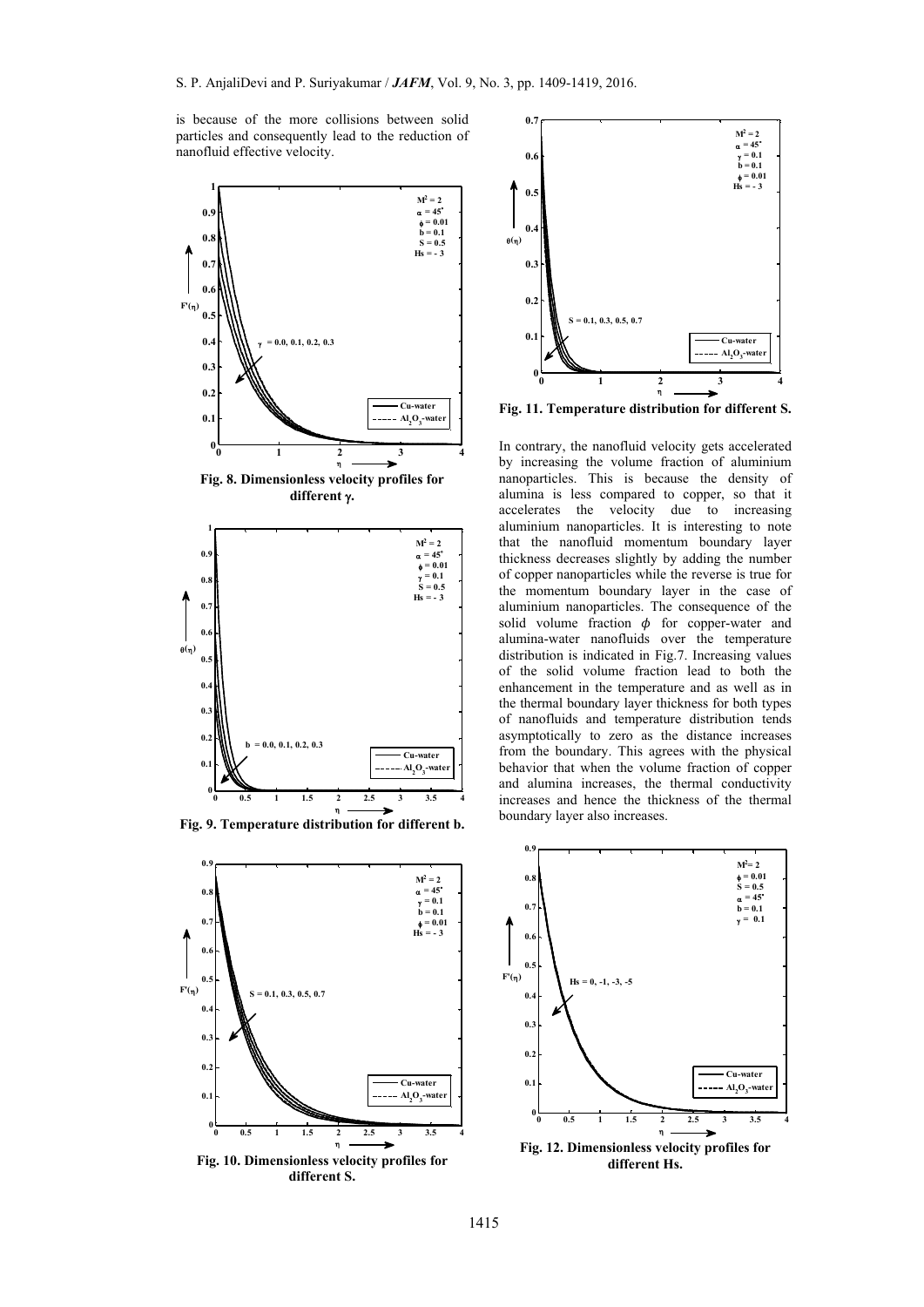

In Fig. 8, the dimensionless velocity for various values of velocity slip parameter for both copperwater and alumina-water nanofluids are represented. It is clear from the figure that the velocity component in the direction of wall is reduced with an increase in the velocity slip parameter for both the nanofluids and decreases asymptotically to zero at the edge of the momentum boundary layer. This yields a decrease in the boundary layer thickness. Thus, the momentum boundary layer thickness is reduced as the velocity slip parameter increases for both types of nanofluids and as a result, the velocity gets decelerated. Fig.9 reveals the influence of thermal jump parameter on temperature distribution for both copper-water and alumina-water nanofluids. As the thermal jump parameter increases, less heat is transferred from the plate to the fluid and hence the temperature reduces for both types of nanofluids whereas change in the velocity of the fluid is not substantial with the increase of the effectiveness of the thermal jump boundary condition.

Figs.10 and 11 demonstrate the effect of the variation of suction parameter on the velocity and temperature distribution in both copper-water and alumina-water nanofluids. In the case of suction the heated fluid is pushed towards the plate where the buoyancy forces can act to retard the fluid. This effect acts to decelerate the velocity. It is recognized that the effect of suction is to bring the fluid closer to the surface and hence to reduce both the momentum and the thermal boundary layer thickness for both types of nanofluids. The effect of the heat absorption parameter on the velocity for both copper-water and alumina-water nanofluids is presented in Fig.12. When the heat absorption intensifies, the velocity is found to suppress due to the reduction in the buoyancy force. Thus, the momentum boundary layer thickness of the nanofluid decreases. Fig.13 predicts the effect of heat absorption parameter on the temperature distribution for both types of nanofluids within the boundary layer. Owing to the presence of heat absorption ( $Hs < 0$ ), it is apparent that there is a

decrease in the thermal state of the fluid. As expected, heat absorption provides a decrease in the temperature of the fluid. Therefore, the thermal boundary layer thickness also reduces due to the increase in the heat absorption parameter.

Table 3 Variation in  $\frac{1}{(1-\phi)^{2.5}}F^{''}(0)$  for Copper**water and alumina-water nanofluids for different values of**  $M^2$ **,**  $\alpha$ **,**  $\phi$ **,**  $\gamma$ **,**  $b$ **,**  $S$  **and**  $H_s$  **when**  $\lambda = 1.5$  and  $\bar{p}_r = 6.2$ 

|                  | 1.3 and $11 - 0.2$                                                                                               |                              |  |
|------------------|------------------------------------------------------------------------------------------------------------------|------------------------------|--|
|                  | $\frac{(1-\phi)^{2.5}}{(1-\phi)^{2.5}}F''(0)$                                                                    |                              |  |
|                  | Cu-water                                                                                                         |                              |  |
| M <sup>2</sup>   |                                                                                                                  | $\overline{Al_2O_3}$ - water |  |
|                  |                                                                                                                  |                              |  |
|                  | cu- water<br>nanofluid<br>$\alpha = 45^0$ , $\phi = 0.01$ , $\gamma = 0.1$ , $b = 0.1$ , $S =$<br>$0.5, Hs = -3$ |                              |  |
| $\boldsymbol{0}$ | $-1.086133$                                                                                                      | $-1.057378$                  |  |
| 1                | $-1.395815$                                                                                                      | $-1.374332$                  |  |
| $\overline{c}$   | $-1.624076$                                                                                                      | $-1.606043$                  |  |
| $\overline{4}$   | $-1.966317$                                                                                                      | $-1.951901$                  |  |
|                  | $\frac{-1.966317}{M^2 = 2, \phi = 0.01, \gamma = 0.1, b = 0.1, S}$                                               |                              |  |
| $\alpha$         | $0.5,$ Hs = -3                                                                                                   |                              |  |
| 0 <sup>0</sup>   | $-1.684783$                                                                                                      | $-1.666549$                  |  |
| 30 <sup>0</sup>  | $-1.641822$                                                                                                      | $-1.623731$                  |  |
| $45^{0}$         | $-1.624076$                                                                                                      | $-1.606043$                  |  |
| 60 <sup>0</sup>  | $-1.610477$                                                                                                      | $-1.592489$                  |  |
|                  | $M^2 = 2$ , $\alpha = 45^0$ , $\gamma = 0.1$ , $b = 0.1$ , $S =$                                                 |                              |  |
| $\phi$           | $0.5,$ Hs = -3                                                                                                   |                              |  |
| 0.00             | $-1.574249$                                                                                                      | $-1.574249$                  |  |
| 0.01             | $-1.624076$                                                                                                      | $-1.606043$                  |  |
| 0.05             | $-1.831870$                                                                                                      | $-1.740495$                  |  |
| 0.10             | $-2.113713$                                                                                                      | $-1.926910$                  |  |
| $\gamma$         | $M^2=2$ , $\alpha = 45^0$ , $\phi = 0.01$ , $b = 0.1$ , $S = 0.5$ ,<br>$Hs = -3$                                 |                              |  |
| $\overline{0.0}$ | $-1.995563$                                                                                                      | $-1.967426$                  |  |
| 0.1              | $-1.624076$                                                                                                      | $-1.606043$                  |  |
| 0.2              | -1.374991                                                                                                        | $-1.362349$                  |  |
| 0.3              |                                                                                                                  |                              |  |
|                  | $\frac{-1.194914}{M^2 = 2, \alpha = 45^0, \phi = 0.01, \gamma = 0.1, S =$                                        |                              |  |
|                  | $\mathbf b$<br>$0.5$ , Hs = -3                                                                                   |                              |  |
| 0.0              | $-1.583322$                                                                                                      | $-1.565389$                  |  |
| 0.1              | $-1.624076$                                                                                                      | $-1.606043$                  |  |
| 0.2              | $-1.641463$                                                                                                      | $-1.623380$                  |  |
| 0.3              |                                                                                                                  |                              |  |
| S                | $\frac{-1.651107}{M^2 = 2, \alpha = 45^0, \phi = 0.01, \gamma = 0.1, b}$                                         |                              |  |
|                  | $0.1,$ Hs = -3                                                                                                   |                              |  |
| $\overline{0.1}$ | $-1.441110$                                                                                                      | $-1.430539$                  |  |
| 0.3              | $-1.531482$                                                                                                      | $-1.517305$                  |  |
| 0.5              | $-1.624076$                                                                                                      | $-1.606043$                  |  |
| 0.7              | $-1.718503$                                                                                                      | $-1.696412$                  |  |
| Hs               | $M^2 = 2$ , $\alpha = 45^0$ , $\phi = 0.01$ , $\gamma = 0.1$ , b<br>$=0.1, S = 0.5$                              |                              |  |
|                  |                                                                                                                  |                              |  |
| $\overline{0}$   | $-1.590546$                                                                                                      | $-1.572720$                  |  |
| $-1$             | $-1.606746$                                                                                                      | -1.588801                    |  |
| $-3$             | $-1.624076$                                                                                                      | $-1.606043$                  |  |
| $-5$             | $-1.633904$                                                                                                      | $-1.615832$                  |  |

From Table 3, one can notice that the skin friction coefficient at the wall decreases in magnitude with an increase in the angle of inclination and the velocity slip parameter for both Cu-water and  $Al_2O_3$ -water nanofluids. It is noticed that in the noslip condition the highest wall shear stress occurs in magnitude.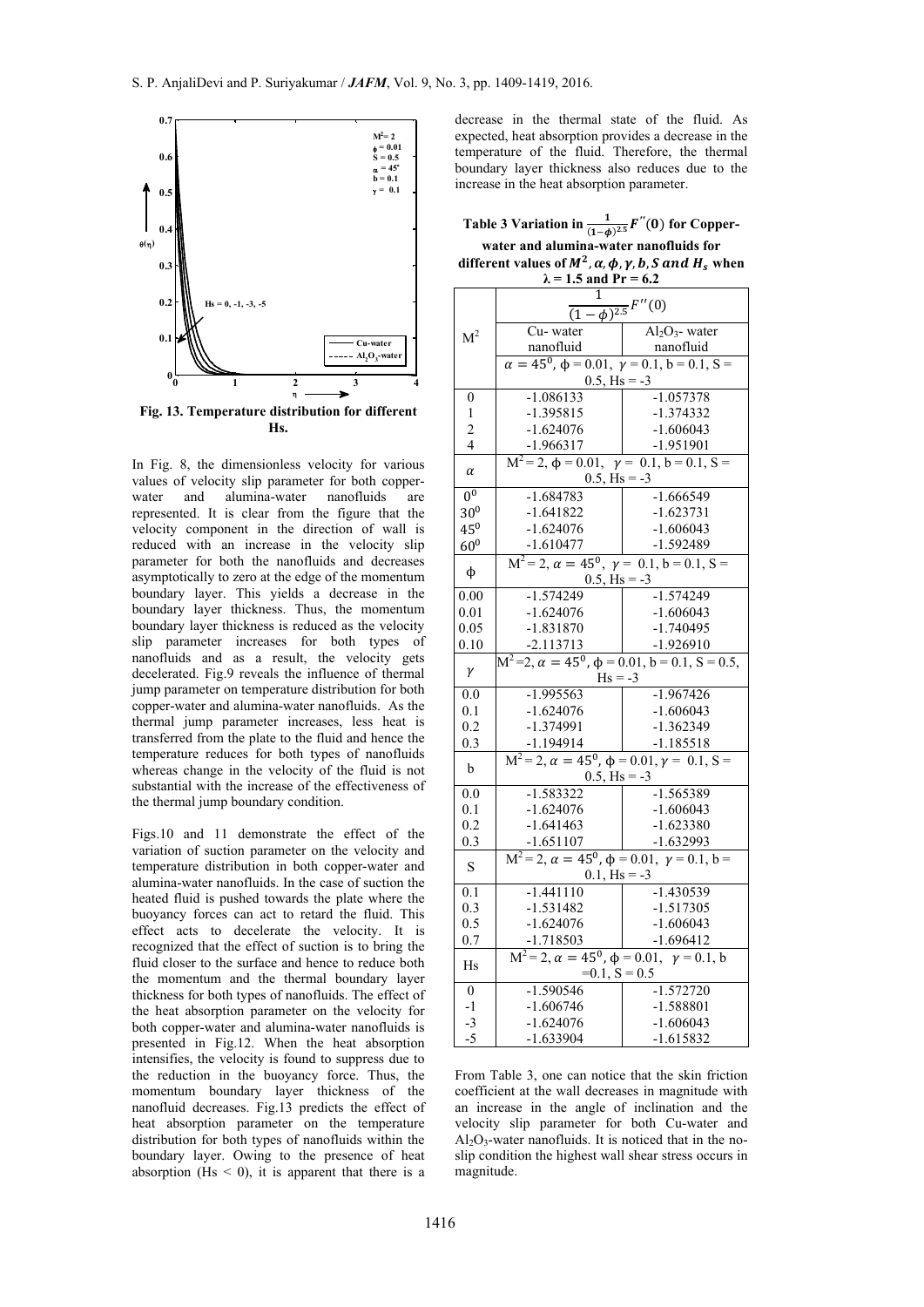Table 4 Variation in  $-\frac{k_{nf}}{k_f}\theta'(0)$  for Cu - water **and Al2O3-water nanofluids for different values of**  $M^2$ ,  $\alpha$ ,  $\phi$ ,  $\gamma$ ,  $\beta$ ,  $S$  and  $H_s$  when  $\lambda = 1.5$  and  $Pr =$ 

|                                                                                                                                 | 6.2                                                                                 |                                                              |  |  |
|---------------------------------------------------------------------------------------------------------------------------------|-------------------------------------------------------------------------------------|--------------------------------------------------------------|--|--|
|                                                                                                                                 | $\overline{k}_{nf}$ $\theta'(0)$<br>$k_f$                                           |                                                              |  |  |
| $\mathbf{M}^2$                                                                                                                  | Cu-water                                                                            | $\overline{Al}_2O_3$ - water                                 |  |  |
|                                                                                                                                 | nanofluid                                                                           | nanofluid                                                    |  |  |
|                                                                                                                                 | $\alpha = 45^{\circ}, \phi = 0.01, \gamma = 0.1, b = 0.1, S =$                      |                                                              |  |  |
|                                                                                                                                 |                                                                                     | $0.5,$ Hs = -3                                               |  |  |
| $\boldsymbol{0}$                                                                                                                | 4.178185                                                                            | 4.175867                                                     |  |  |
| 1                                                                                                                               | 4.160056                                                                            | 4.157336                                                     |  |  |
| $\overline{c}$                                                                                                                  | 4.146794                                                                            | 4.143889                                                     |  |  |
| 4                                                                                                                               | 4.127127                                                                            | 4.124037                                                     |  |  |
|                                                                                                                                 | $M^2=2$ , $\phi = 0.01$ , $\gamma = 0.1$ , $b = 0.1$ , $S = 0.5$ ,                  |                                                              |  |  |
| $\alpha$                                                                                                                        | $Hs = -3$                                                                           |                                                              |  |  |
| 0 <sup>0</sup>                                                                                                                  | 4.143815                                                                            | 4.140925                                                     |  |  |
| 30 <sup>0</sup>                                                                                                                 | 4.145924                                                                            | 4.143024                                                     |  |  |
| 45 <sup>0</sup>                                                                                                                 | 4.146794                                                                            | 4.143889                                                     |  |  |
| 60 <sup>0</sup>                                                                                                                 | 4.147460                                                                            | 4.144552                                                     |  |  |
|                                                                                                                                 | $M^2=2$ , $\alpha = 45^0$ , $\gamma = 0.1$ , $b = 0.1$ , $S = 0.5$ ,                |                                                              |  |  |
| φ                                                                                                                               | $Hs = -3$                                                                           |                                                              |  |  |
| 0.00                                                                                                                            | 4.074657                                                                            | 4.074657                                                     |  |  |
| 0.01                                                                                                                            | 4.146794                                                                            | 4.143889                                                     |  |  |
| 0.05                                                                                                                            | 4.439210                                                                            | 4.424274                                                     |  |  |
| 0.10                                                                                                                            | 4.815724                                                                            | 4.784461                                                     |  |  |
|                                                                                                                                 | $M^2=2$ , $\alpha = 45^0$ , $\phi = 0.01$ , $b=0.1$ S = 0.5,                        |                                                              |  |  |
| γ                                                                                                                               |                                                                                     | $Hs = -3$                                                    |  |  |
| 0.0                                                                                                                             | 4.192285                                                                            | 4.188897                                                     |  |  |
| 0.1                                                                                                                             | 4.146794                                                                            | 4.143889                                                     |  |  |
| 0.2                                                                                                                             | 4.114164                                                                            | 4.111467                                                     |  |  |
| 0.3                                                                                                                             | 4.089356                                                                            | 4.086749                                                     |  |  |
| $\mathbf b$                                                                                                                     |                                                                                     | $M^2=2, \ \alpha = 45^0, \ \phi = 0.01, \gamma = 0.1, \ S =$ |  |  |
| $0.5$ , Hs = -3                                                                                                                 |                                                                                     |                                                              |  |  |
| 0.0                                                                                                                             | 6.946265                                                                            | 6.943669                                                     |  |  |
| 0.1                                                                                                                             | 4.146794                                                                            | 4.143889                                                     |  |  |
| 0.2                                                                                                                             | 2.956203                                                                            | 2.953720                                                     |  |  |
| 0.3                                                                                                                             |                                                                                     |                                                              |  |  |
| 2.296890 2.294782<br>M <sup>2</sup> =2, $\alpha = 45^0$ , $\phi = 0.01$ , $\gamma = 0.1$ , $b =$<br>${\bf S}$<br>$0.1,$ Hs = -3 |                                                                                     |                                                              |  |  |
|                                                                                                                                 |                                                                                     |                                                              |  |  |
| $\overline{0.1}$                                                                                                                | 3.568487                                                                            | 3.566058                                                     |  |  |
| 0.3                                                                                                                             | 3.857252                                                                            | 3.854610                                                     |  |  |
| 0.5                                                                                                                             | 4.146794                                                                            | 4.143889                                                     |  |  |
| 0.7                                                                                                                             | 4.431778                                                                            | 4.428566                                                     |  |  |
| Hs                                                                                                                              | $M^2=2$ , $\alpha = 45^0$ , $\phi = 0.01$ , $\gamma = 0.1$ , $b=0.1$ ,<br>$S = 0.5$ |                                                              |  |  |
| $\boldsymbol{0}$                                                                                                                | 3.213419                                                                            | 3.213065                                                     |  |  |
| $-1$                                                                                                                            | 3.617397                                                                            | 3.615674                                                     |  |  |
| -3                                                                                                                              | 4.146794                                                                            | 4.143889                                                     |  |  |
| -5                                                                                                                              | 4.509834                                                                            | 4.506302                                                     |  |  |

However, the skin friction coefficient enhances in magnitude for both Cu-water and alumina-water nanofluids with increasing values of  $M^2$ , b, S and Hs. From the foregoing discussions, it is noticed that the skin friction coefficient in magnitude attains the higher values in case of Cu nanoparticles than that of  $Al_2O_3$  nanoparticles.

It is observed from Table 4 that the reduced Nusselt number reduces with the increase in the magnetic interaction parameter, velocity slip and thermal jump parameters for both types of nanofluids. That is, as expected for the fluid flows at nanoscale, the rate of heat transfer at the wall decreases with an increase in the magnetic interaction parameter and the slip parameters. Moreover there is enhancement in the non-dimensional rate of heat transfer for increasing values of the angle of inclination, volume fraction, suction and heat absorption parameter for both types of nanofluids. It can also be seen from Table 4 that the reduced Nusselt number is positive for both types of nanofluids, and this is consistent with the fact that in the absence of viscous dissipation, heat flows from the surface of the fluid. Note that the entire values of  $-\frac{k_{nf}}{k_f}\theta'(0)$ are always positive, i.e. the heat is transferred from the hot sheet to the cold fluid.

# **5. CONCLUSION**

In this work, the problem of nonlinear hydromagnetic mixed convective nanofluid slip flow with heat transfer over an inclined stretching plate in the presence of internal heat absorption and suction is investigated. The numerical results are presented for the physical governing parameters including the magnetic parameter, angle of inclination, volume fraction, suction parameter, velocity slip parameter, thermal jump parameter and heat absorption parameter for both copperwater and alumina-water nanofluids. A systematic study on the effects of various parameters on the flow field, temperature, skin friction coefficient and the rate of heat transfer is carried out. From all the numerical computations, the main conclusions emerging from this study are as follows:

- The effect of magnetic field is to reduce the dimensionless velocity, skin friction coefficient and the non dimensional rate of heat transfer while its effect is to enhance the temperature. This is consistent with the fact that the momentum boundary layer thickness reduces with increasing  $M^2$ . However, the reverse effect is observed with the increase in the angle of inclination.
- Increase in volume fraction of copper-water nanofluid lead to retardation in the velocity and the opposite effect is noticed for aluminawater nanofluid. The inclusion of copper and aluminium nanoparticles into the base fluid has produced an enhancement in the temperature, skin friction coefficient in magnitude, reduced Nusselt number and as well as the thickness of the thermal boundary layer.
- The individual effect of both the suction parameter and heat absorption parameter is to reduce the velocity, temperature and the skin friction coefficient for both the copper-water and alumina-water nanofluids. But the non dimensional rate of heat transfer enhances with increasing values of both parameters.
- Increase in intensity of the velocity slip parameter  $\gamma$  leads to deceleration in the velocity and the the non dimensional rate of heat transfer while it accelerates the skin friction coefficient. The Momentum boundary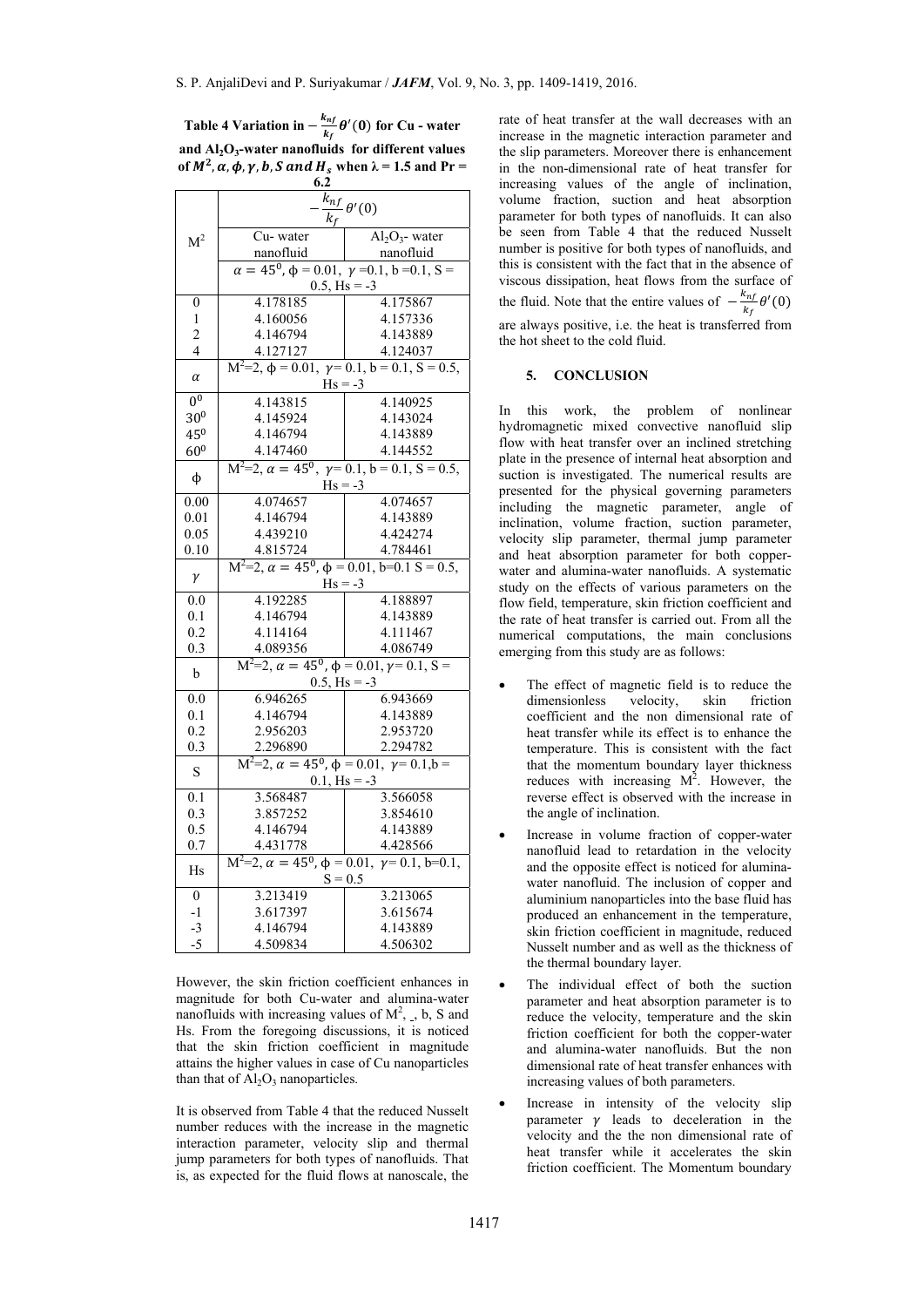layer thickness is suppressed due to increasing values of the velocity slip parameter.

- The thermal jump parameter reduces the temperature, skin friction coefficient, the reduced Nusselt number and the thermal boundary layer thickness.
- The higher values of the skin friction coefficient and the reduced Nusselt number were obtained for copper nanoparticles compared to that of aluminium nanoparticles in the presence of heat absorption.

## **REFERENCES**

- Abu-Nada, E. and H. F. Oztop (2009). Effects of inclination angle1 on natural convection in enclosures filled with Cu-water nanofluid. *International Journal of Heat and Fluid Flow* 30, 669-678.
- Akilu, S. and M. Narahari (2014). Effects of heat generation or absorption on free convection flow of a nanofluid past an isothermal inclined plate. *Advanced Materials and Research* 970, 267.
- Alam, M. S., M. M. Rahman and M. A. Sattar (2006). MHD free convective heat and masstransfer flow past an inclined surface with heat generation. *Thammasat International Journal of Science and Technology* 11(4), 1–8.
- Andersson, H. I. (2002). Slip flow past a stretching surface. *Acta Mechanica* 158, 121–125.
- AnjaliDevi, S. P. and J. Andrews (2011). Laminar boundary layer flow of nanofluid over a flat plate. *International Journal of Applied Mathematics and Mechanics* 7(6), 52–71.
- AnjaliDevi, S. P. and P. Suriyakumar (2013). Numerical investigation of mixed convective hydromagnetic nonlinear nanofluid flow past an inclined plate. *AIP Conference Proceedings* 1557, 281–285.
- Aydin, O. and A. Kaya (2009). MHD mixed convective heat transfer about an inclined plate. *Heat and Mass Transfer* 46, 129–136.
- Aziz, A. (2010). Hydrodynamic and thermal slip flow boundary layers over a flat plate with constant heat flux boundary condition. *Communications in Nonlinear Science and Numerical Simulation* 15, 573–580.
- Bachok, N., A. Ishak and I. Pop (2010). Boundary layer flow of nanofluids over a moving surface in a flowing fluid. *International Journal of Thermal Sciences* 49,1663–1668.
- Bachok, N., A. Ishak and I. Pop (2012).Boundary layer flow over a moving surface in a nanofluid with suction or injection. *Acta Mechanica Sinica* 28(1), 34–40.
- Cao, K. and J. Baker (2009). Slip effects on mixed convective flow and heat transfer from a vertical plate. *International Journal of Heat and Mass Transfer* 52, 3829–3841.
- Chamkha, A. J. and A. K. A. Rahim (2001). Similarity solutions for hydromagnetic simultaneous heat and mass transfer by natural convection from an inclined plate with internal heat generation or absorption. *Heat and Mass Transfer* 37,117–123.
- Choi, S. U. S. (1995). Enhancing thermal conductivity of fluids with nanoparticles. *The proceedings of the ASME International Mechanical Engineering Congress and Exposition, San Francisco, USA, ASME, FED231/MD* 66, 99–105.
- Das, K. (2012). Slip flow and convective heat transfer of nanofluids over a permeable stretching surface. *Computers and Fluids* 64, 34–42.
- Das, S. K., S. U. S. Choi, W. Yu and T. Pradeep (2007). Nanofluids: Science and Technology. Inc., *Hoboken, New Jersey, USA: John Wiley and Sons.*
- Fang, T., J. Zhang and S. Yao (2009). Slip MHD viscous flow over a stretching sheet an exact solution. *Communications in Nonlinear Science and Numerical Simulation* 14, 3731– 3737.
- Gebhart, B., Y. Jaluria, R. L. Mahajan and B. Sammakia (1988). Buoyancy induced flows and transports. *Chichester, UK.:Hemisphere Publishing Corporation*.
- Haile, E. and B. Shankar (2015). A steady MHD boundary layer flow of water based nanofluids over a moving permeable flat plate. *International Journal of Mathematical Research* 4(1), 27–41.
- Hamad, M. A. A. (2011). Analytical solution of natural convection flow of a nanofluid over a linearly stretching sheet in the presence of magnetic field. *International Communications in Heat and Mass Transfer* 38(4), 487–492.
- Hassani, M., M. M. Tabar, H. Nemat, G. Domairry and F. Noori (2011). An analytical solution for boundary layer flow of a nanofluid past a stretching sheet. *International Journal of Thermal Sciences* 50(11), 2256–2263.
- Hayat, T., M. Qasim and S. Mesloub (2011). MHD flow and heat transfer over permeable stretching sheet with slip conditions. *International Journal for Numerical Methods in Fluids* 66, 963–975.
- Ishak, A., R. Nazar and I. Pop (2008). Hydromagnetic flow and heat transfer adjacent to a stretching vertical sheet. *Heat and Mass Transfer* 44, 921–927.
- Kakac, S. and A. Pramuanjaroenkij (2009). Review of convective heat transfer enhancement with nanofluids. *International Journal of Heat and Mass Transfer* 52(13-14), 3187–3196.
- Keshtkar, M. M. and B. Amiri (2013). MHD flow and heat transfer a nanofluid over a permeable stretching sheet. *International Journal of*